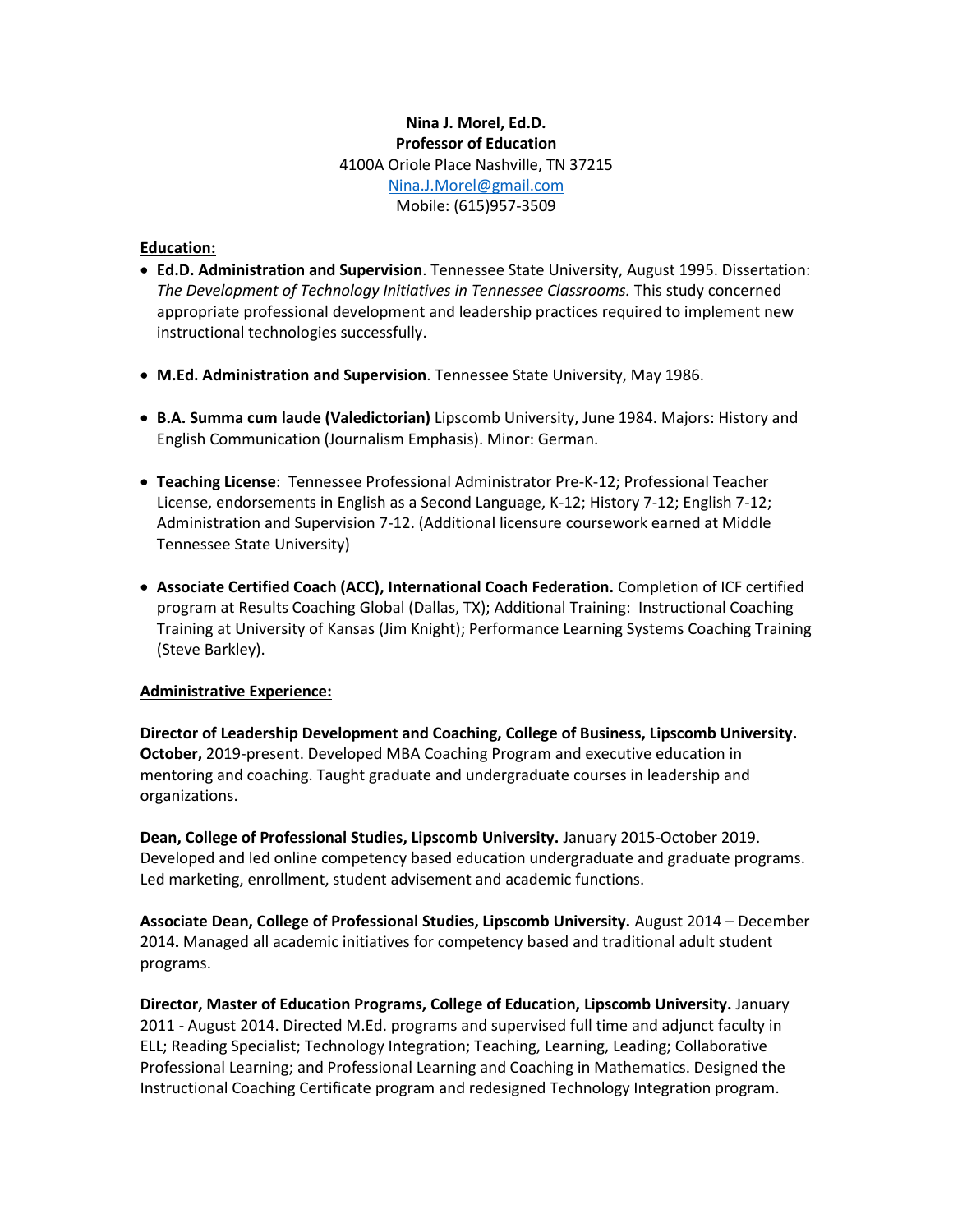Solicited, created, and supervised partnerships with school districts and educational organizations.

**Federal Title III Director and Instructional Coordinator for ELL and Accountability, Sumner County Schools,** 2007 - January 2011. Supervised English Language Learner Program, including certified and classified personnel, and managed Title III budget and accountability systems. Facilitated development of district and school improvement/accountability plans (TSIPP, TCSPP), as well as chaired SACS/AdvancED district accreditation. Worked with 46 individual schools in school improvement planning (including First to the Top, Title I, SACS/AdvancEd, ESEA High Priority)

**Facilitator, Instructional Coaching Program**, Sumner County Schools, 2009-2011. Co-wrote and developed coaching program, hired and facilitated training of 24 instructional coaches. Supervised and trained coaches and managed data. Expanded program to include math coaches under First to the Top Scope of Work, summer 2010.

**Coordinator, Pre-K Program, Sumner County Schools.** 2007-2011 Designed and wrote grant for district Voluntary Pre-K program. Administered pre-k program and collaborative agreement with Head Start and supervised pre-k teachers and assistants.

**Director, Instructional Materials Center, Sumner County Board of Education.** 2006-2007**.** Facilitated development of county and school improvement/accountability plans, managed textbook adoption and distribution, supervised classified personnel including district courier services.

**Interim Executive Director, Tennessee State Employees Association**, March-October 1987- Managed transition during search for permanent director. Supervised 10 professional employees including lawyers, lobbyists, and membership representatives, organized state assemblies, coordinated lobbying efforts, administered annual budget of 1.5 million.

**Communication Director/Lobbyist, Tennessee State Employees Association**, 1986-1988. Wrote, designed and edited association publications, drafted legislation, served as press liaison and lobbyist in Tennessee General Assembly.

**Career Placement Director**, **Lipscomb University**, 1984-1986. Planned and executed career placement fair and interviewing/resume-writing workshops, organized interview days for employers, managed career placement office.

#### **Coaching and Teaching Experience:**

- **Private Coaching Practice.** As a certified coach, I coach executives in education, healthcare, government and non-profit sectors.
- **Tenured Professor**, Lipscomb University. Undergraduate and Graduate Courses include: Leading and Managing People; Organizational Behavior; Directed Work Experience (Internship); Shakespeare and Leadership; Foundations of Ethical Coaching (created); Applied Coaching Skills (created); ELL Culture and Community (created); Coaching Models and Practices (created); Culturally Responsive Coaching (created); Leadership in Collaborative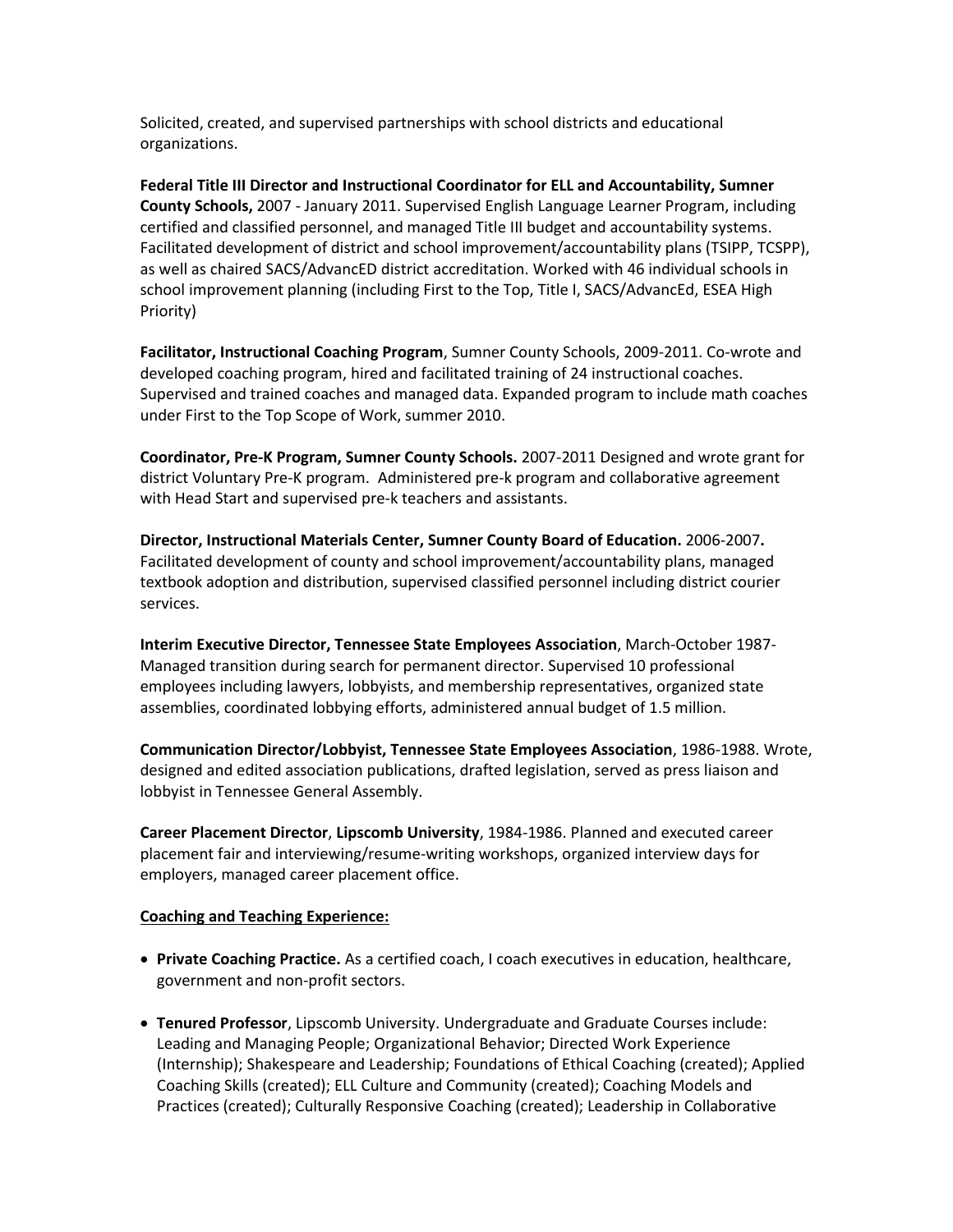Professional Learning (created); Urban Education and Diversity (doctoral level); Adult Learning. **Coached courses include**: Problem-Solving and Decision Making, Organizing and Planning, Influence, Relationship Building, Drive and Energy, Communicativeness.

- **Online Instructor, Performance Learning Systems (adjunct).** June 2010- 2013. Online graduate courses in Behavior Management/Acceptance of Responsibility/Building Community. Participated in extensive online teaching training.
- **Teacher, Hendersonville High School**, 2001-2006. Subjects: English, World Studies, American History, Honors Writing, Economics, Journalism.
- **Teacher, Shafer Middle School**, 1998-2001. Subjects: Social Studies, Reading, Study Skills.
- **Assistant Professor, Department of Educational Leadership, Middle Tennessee State University**, 1996-98. Courses: Educational Psychology, Research and Statistics, Foundations of Education, School Law, Instructional Leadership, Organization and Administration of Schools, Student Teacher Supervision.
- **Teacher, Gallatin Middle School**, 1992-1994. Subject: Gifted Education (SEARCH).
- **Instructor, Tennessee State University, Department of Remedial and Developmental Education (English),** 1988-92, Courses taught: Developmental Studies Writing, English Composition, American Literature, Study Skills. Tutoring and advisement responsibilities for ESL students.
- **Instructor, Tennessee State University, Department of Teaching and Learning, (adjunct)** 1995. Served on school-wide NCATE self-study team. Edited final NCATE report.
- Additional Adjunct Teaching Assignments 1995-2005: Volunteer State Community College, Tennessee State University, Middle Tennessee State University.

## **Teaching/Research Awards:**

- Milken Family Foundation National Education Award, 2005 (National Teaching Award of \$25,000 presented in Washington, DC, May 2006)
- Tennessee Upper Cumberland Region Teacher of the Year, 2005
- Sumner County Teacher of the Year, 2003-04
- Hendersonville High School Teacher of the Year, 2003-04
- Shafer Middle School Outstanding Teacher, 2001
- Outstanding Graduate Research Award, Center for Excellence, Tennessee State University, 1996.

#### **Publications:**

#### **BOOKS:**

Morel, N. & Griffiths, B. (2018). *Redefining Competency Based Education: Competence for Life.* New York: Business Expert Press.

Morel, N. (2014). *Learning from Coaching: How do I work with an instructional coach to grow as a teacher?* Alexandria, VA: ASCD Press.

Morel, N. & Cushman, C. (2012). *How to Build an Instructional Coaching Program for Maximum Capacity*. Thousand Oaks, CA: Corwin Press.

#### **JOURNALS and SELECTED ARTICLES:**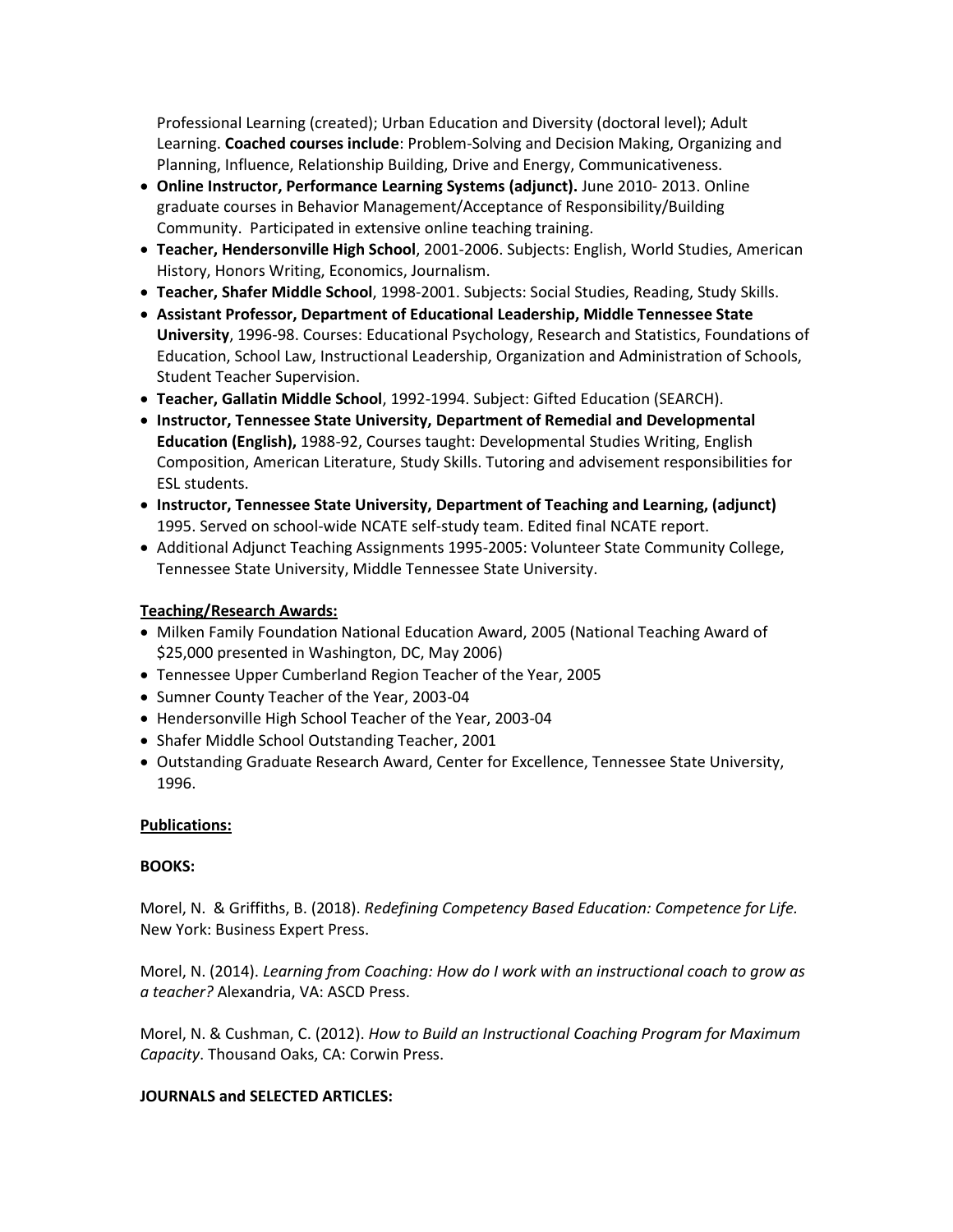Morel, N. J. (2019). How to get the most out of a coaching session. *Educational Leadership*, 77 (3).

Harrington, A., Henry, R., Milligan, R., Morel, N. and Osteen, J. (2019). Developing agency in a competency-based education pilot. *The Learning Professional*, 40 (4).

Morel, N. (2019). 3 Keys to Launch and Scale a Competency-Based Program. The Evolllution Online Magazine.

Morel, N. (2018). OIG Report Findings Clarify Outdated Thinking Around CBE, Not Programmatic Flaws. The Evolllution Online Magazine.

Morel, N. & Griffiths, B. (January 2017). Lipscomb University has stepped up its effort to prepare students for the world of work. *Talent development*, Association of Talent development.

Morel, N. J. (2016). [The impact of coaching on leadership competency attainment.](https://sedonaweb.com/code/getFile.cfm?encrypt=633412150216045B0A2F3D090E0F0643382C2A3405140F01155B18382107020B5A081B1A61675559565B081B1A34) *University of New Mexico Annual Mentoring Conference*.

Morel, N. (2014). Setting the stage for collaboration: An essential skill for professional growth. *Delta Kappa Gamma Bulletin: International Journal for Professional Educators,* 81(2).

Morel, N. (2014). *Wrapping a SCARF around ELL parents*. TNTESOL Newsletter, 35 (2).

Morel, N. & Cushman, C. (2013). Training and supporting instructional coaches. *Tennessee Educational Leadership*. 40 (2).

Morel, N. (2013) Invited Reviewer, *Teacher Rounds: A Guide to Collaborative Learning in and from Practice* (Del Prete, Corwin, 2013).

Morel, N. (2011). Teaching: A collegial career. *City Educator*, May 2011.

Wood, N. (1997). Computer technology initiatives can improve Tennessee elementary and middle schools. *Tennessee Educational Leadership*, 24 (1).

Wood, N. (1996) The Jericho walls: A teaching play. *Shining Star Magazine*. Silver, Burnett & Ginn, 12 (2). issue 46, 58-59.

Wood, N. (1995). Computer technology in the middle school: Teachers must define the initiative. *TAMS Journal*, Fall.

#### **Selected Regional/National Presentations and Panels:**

Mindfulness and Meditation Practices to Support Learning in Christian College. Invited presentation at Christian Scholars Conference, Nashville, Tennessee. (Deferred until 2021)

Pinnacle Financial Partners, Nashville, Tennessee. Building a Company Culture Around Core Competencies. Podcast for corporate customers of Pinnacle Financial Partners.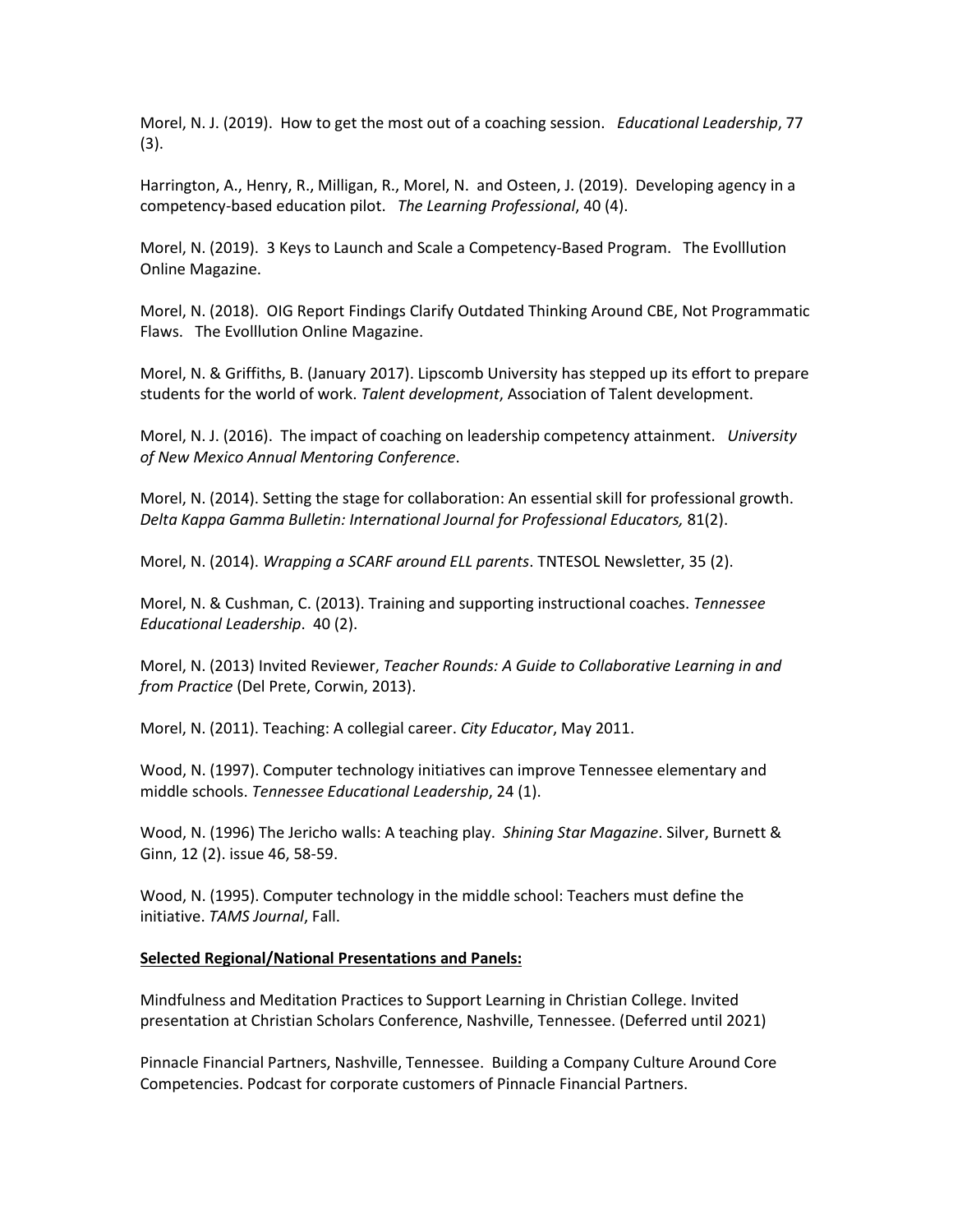Keynote NAWBO National Association of Women Business Owners, Nashville, Tennessee. Knowing Your Leadership Competencies. 2018.

Parchment Summit on Innovating Academic Credentials: Connecting Credentials, D.C., District of Columbia. Panelist for break-out session during summit: "The Degree Signal: Communicating to Employers What Undergraduates Have Learned" (moderated by Goldie Blumenstyk, Chronicle for Higher Education; panel included Nina Morel, MJ Bishop, University System of Maryland's Center for Academic Innovation and Holly Zanville, Lumina Foundation). 2017.

Panelist, The Thomas H. Olbricht Christian Scholars' Conference. Online Education: Best Practices in Online Christian Higher Education. Jaime Goff, Convener. 2017.

National Governors' Association Education Policy Academy Institute, Nashville, Tennessee. The "Creating Leadership" session focused on defining and cultivating leadership skills using competency based assessment and competency development coaching. 2016.

The State of Tennessee Human Resource Department, Nashville, Tennessee. Managing and Measuring Work, Human Resource Department for the State of Tennessee. 2016.

Pearson and The Chronicle of Higher Education. Featured Presenter, Competency-based Education (CBE) Webinar. 2016.

CAHEA National Conference (Minneapolis, MN). "How to Create and Implement a Competency Based Education Program." July 30, 2015

ASCD Conference on Teaching Excellence (Nashville, TN). "First Steps to Establishing a Coaching Practice." June 26, 2015.

ACHE South (New Orleans, LA). "CORE: Customized Outcome-based Relevant Evaluation." April 22, 2015.

CAEL National Conference (Chicago, IL). "Core Competencies: From Badges to Credit." November 14, 2014.

ASCD Conference on Educational Leadership (Kissimmee, FL). "Walking the Walk: Developing the Principal-Coach Relationship." November 1, 2014.

ACHE National Convention (Las Vegas, NV). "CORE Competencies: Implementing Competency-Based Education." October 27, 2014.

ASCD Annual Conference (Los Angeles, CA). "Climate Control: What it takes to Collaborate." March 17, 2014.

National Christian Schools Association (Nashville, TN). "Developing a Culture of Teacher Leadership." March 7, 2014.

National Title One Conference (San Diego). "The Principal and Coach Relationship: Building Bridges to Greater Collaboration." Featured Presenter. February 3, 2014.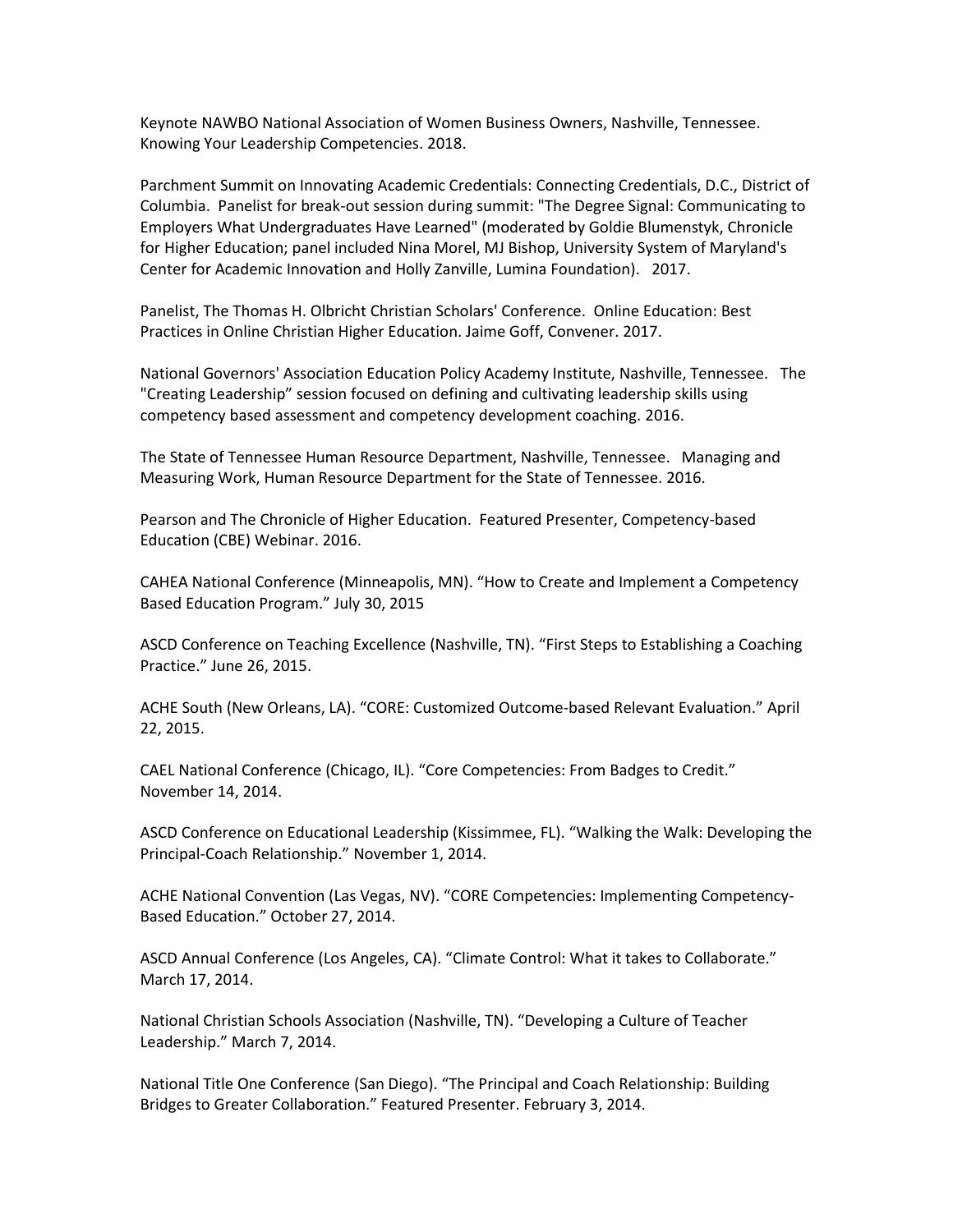ASCD Conference on Teaching Excellence (National Harbor, MD) Invited Presenter, June 28-20, 2013.

SITE Society for Information Technology and Teacher Education, (New Orleans, LA). "The Global Hunger Game: Taking Action Locally and Globally through Technology-Based Inquiry Lessons" March 28, 2013.

Learning Forward Annual Conference (Boston, MA). "The Six Imperative Qualities of Coaches." Roundtable: "Sharing What We Know: School-University Partner Models," Dec. 4, 2012.

Southeast TESOL (Knoxville, TN). "Listening to EL Families: Building Bridges for Student Learning. September 28, 2012.

Forum for Innovative Leadership (Memphis, TN). "Developing and Defining the Principal and Coach Relationship: Building Bridges to Greater Collaboration." June 19, 2012.

National Staff Development Council (Learning Forward) Annual Conference (Anaheim, CA): "Dead Reckoning: Launching an Instructional Coaching Initiative" December 6, 2011.

University of Kansas (Lawrence, Kansas), Jim Knight's Instructional Coaching Conference Pre-Conference Workshop: "Building an Instructional Coaching Program in Your School or District" October, 2011.

National Staff Development Council (Learning Forward) Summer Conference (Indianapolis, IN): "Dead Reckoning: Launching an Instructional Coaching Initiative" July 18, 2011.

#### **Grants:**

- Ready to Reconnect (\$50,000 grant designed to increase adult college completion.) Tennessee Higher Education Commission. September 2015-September 2016.
- TNLEAD Grant/Sumner County Schools Coaching Partnership. May 2013-July 2014. Provide training and embedded support for approximately 75 instructional coaches.
- MNPS/EL Teacher Training Partnership, Coordinator. September 2011-July 2014. Provide ELL training and state endorsement for up to 140 Metro Nashville Public Schools teachers each year.
- First to the Top STEM Grant, May 2012-November 2014. Provide training for 30 Middle School STEM teachers in Problem Based Learning, technology, math, and science.
- **Board of Regents Hispanic College Preparation Grant, 2009-11; in collaboration with** Volunteer State Community College
- National Education Association Training of Trainers in English Language Learning: Strategies for Closing the Achievement Gaps, Washington, D.C. August 17-21, 2008.
- Time Trackers Goals 2000: Teaching History through the Related Arts, 1999-00.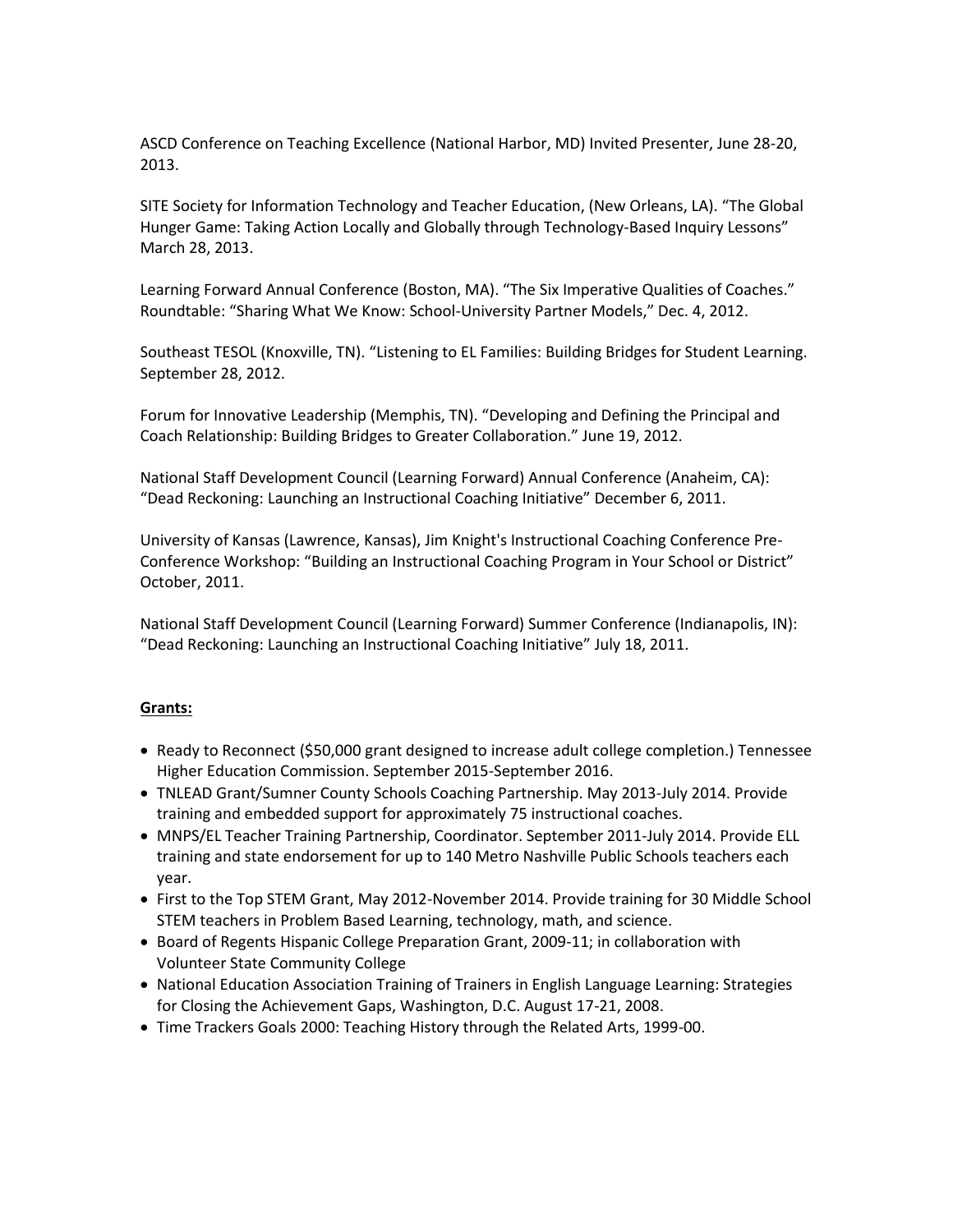## **Leadership Activities and Community Service:**

- Competency Based Education Network (CBEN) 2014-present.
- Christian Adult Higher Education Association (CAHEA), Leadership Council (2014-15).
- 20TNTESOL Tennessee Teachers of English to Speakers of Other Languages, Board of Directors, 2013-2015. Membership Committee (2013-14).
- Delta Kappa Gamma International Society for Key Women Educators, Beta Chapter, Second Vice President (2014-2016), Nomination Chair (2018-2020).
- Women's National Book Association, Nashville Chapter. Southern Festival of Books committee (2010). January 2008- present.
- Administration and Leadership Advisory Committee, Tennessee State University, June 2009- 2011.
- Early Childhood Education Advisory Committee, Volunteer State Community College.
- **Board of Directors, Tsuru-Hendersonville Friendship Committee, 2004-2008.**
- **Katsura-Hendersonville Student Cultural Exchange Coordinator, 2003-2006. Led student trip to Japan and organized their reciprocal visit to Hendersonville.**
- League of Women Voters. (Sumner County 2005-2010; Nashville 2014-present)
- Executive Board, SCEA (Sumner County Education Association) 2003-2004, Membership Chair (2003-2004), Professional Development Chair (2004-2005).
- Board of Directors, National League of Junior Cotillions, 2000-2001.
- Phi Delta Kappa National Education Fraternity, TSU Chapter, Membership Chair, 1985-86.
- Foreign Exchange Student host, 2006, 2007.

### **Professional Memberships and Organizations:**

- International Coaching Federation Tennessee Chapter 2015-present.
- Delta Kappa Gamma International Society for Key Women Educators, Beta Chapter
- Association for Supervision and Curriculum Development (ASCD)
- Phi Delta Kappa, National Education Fraternity
- Teachers of English to Students of Other Languages (TESOL)
- Phi Kappa Phi, National Honor Society

#### **Other Relevant Work Experience**:

**Title I Support Team Facilitator**, Center for Excellence/Basic Skills, Nashville, Tennessee 1995- 96. Consulted with federal Title I schools in Davidson and Montgomery Counties to assess needs, write federal school-wide improvement plans, implement those plans and assess outcomes.

**Disc Jockey**, WWGM Radio, Nashville Tennessee, 1982-85

#### **Recent School, District and Business Professional Development and Consulting Clients:**

- University of Maine at Presque Isle (CBE program review)
- Life University, Atlanta, GA (CBE Program Development)
- Valley Central School District, Orange County, New York.
- Middle Tennessee Core Office, Department of Education, Nashville, TN
- Robertson County Schools, Springfield, TN